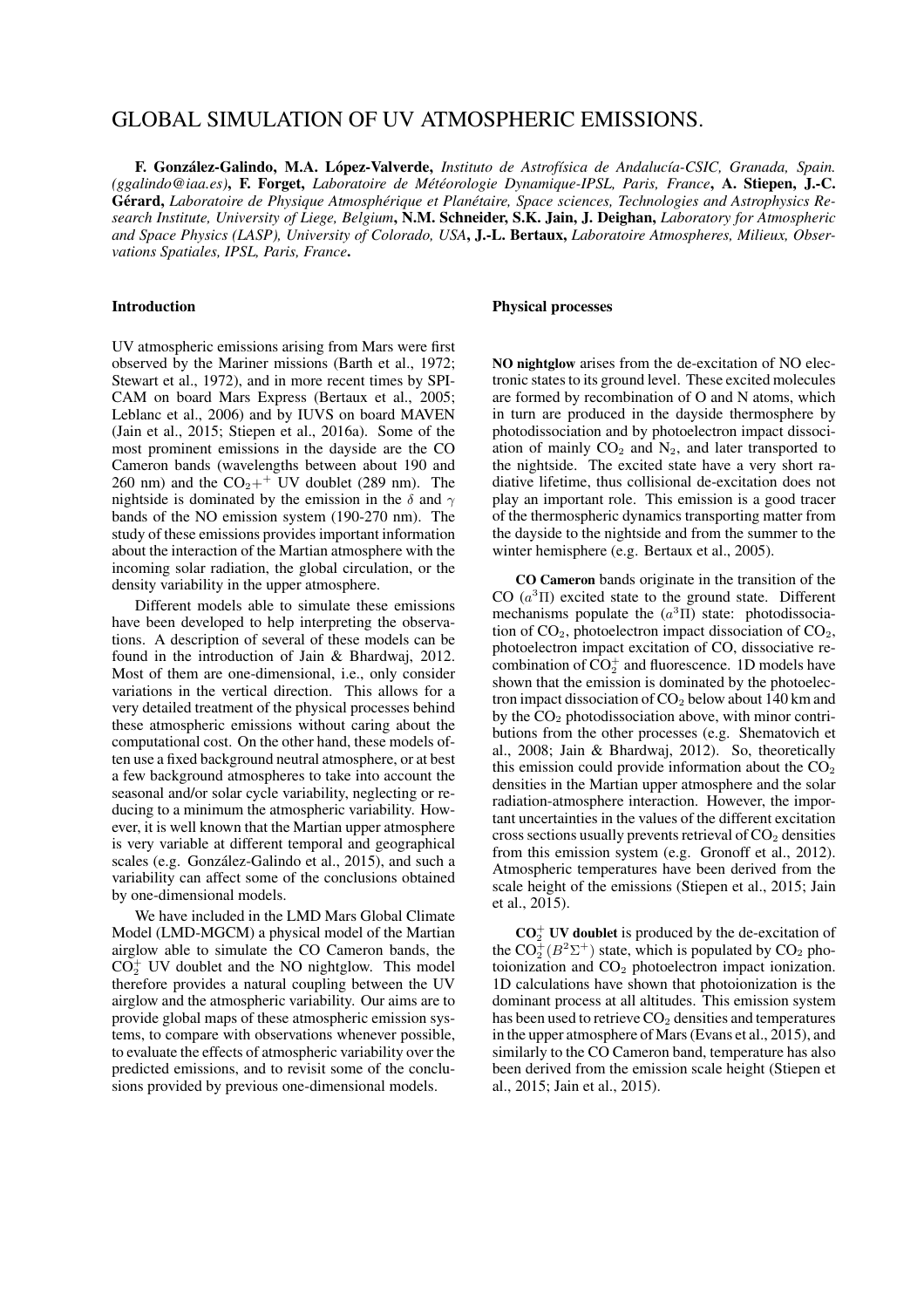### Implementation

The LMD-MGCM includes two different photochemical models. One of them (Lefevre et al., 2004) includes the complex chemical cycles important for the lower atmosphere, while the other one (Gonzalez-Galindo et ´ al., 2013) is particularly suited to the study of the rarified upper atmosphere, including the ionosphere. While the second one includes Nitrogen chemistry, the first one does not. The transition between both models is placed at the 0.1 Pa pressure level.

To simulate NO nightglow, the recombination of N and O atoms is traced in the upper atmosphere photochemical model. In our model, according to usual theoretical expectations, every recombination produces a photon in the NO emission system.

In order to simulate the  $CO<sub>2</sub><sup>+</sup>$  UV doublet and the Cameron bands, several improvements were included with respect to the reference photochemistry. First, branching ratios to the different  $CO<sub>2</sub><sup>+</sup>$  electronic states after  $CO<sub>2</sub>$  photoionization have been implemented. Second, a calculation of the energy with which the photoelectrons are created after photoionization has been included. Third, the degradation of the photoelectron energy when interacting with the atmosphere has been calculated following the Analytical Yield Spectrum (AYS) technique, based on detailed MonteCarlo calculations (Bhardwaj & Jain, 2009). Fourth, the excitation of the CO  $(a^3\Pi)$  and the CO<sub>2</sub><sup>+</sup>( $B^2\Sigma$ <sup>+</sup>) states from photoelectron impact has been incorporated by inclusion of the appropriate cross sections. And finally, a calculation of the volume emission rate (VER) from the different processes has been included. Then the predicted VERs are integrated along the line of sight using different observation geometries by means of a detailed raytracing calculation.

# Results

The simulated zonal mean peak limb intensity of the NO nightglow at a constant local time LT=21, as a function of latitude and season, is shown in Fig. 1. This is similar to the map in Gagné et al., 2013. The white line is the 0.2 kR isoline, which corresponds approximately to the limit of detectability by the MAVEN/IUVS and the Mars Express/SPICAM instruments. The strongest emissions appear in the polar regions during the fall and winter seasons in each hemisphere. During the equinoxes some emissions, strong enough to be detected by SPICAM and IUVS, also appear in low and mid latitudes.

This global behavior is driven by the underlying variability of the general circulation. During equinoxes, meridional winds in the upper atmosphere are northward in the Northern hemisphere and southward in the Southern hemisphere, with vertical winds directed upwards in the low and mid latitudes and strong descending mo-



Figure 1: Zonal mean peak limb NO emission at LT=21 predicted by the LMD-MGCM

tions in the polar regions. This results in a transport of air from the low and mid latitudes of each hemisphere to its polar region, which tends to accumulate light species such as N and O in the poles. During solstices the situation is different. Focusing on the Southern summer case, meridional winds in the upper atmosphere are now northward at all latitudes, with vertical winds ascending in the summer hemisphere and descending over the winter hemisphere. This implies a transport of matter from the Southern (summer) hemisphere to the Northern (winter) pole, resulting in an accumulation of N and O in this region. The very weak emissions predicted by the model in the low and mid latitudes during solstice is related to a strong depletion in N (and not in O) at these latitudes with respect to the equinox case. The process(es) at the origin of this depletion is currently under investigation.

While average plots such as that in Fig. 1 are useful to show in a glance the most relevant aspects of the simulated emission, they neglect the longitudinal and local time variability. Fig. 2 shows the instantaneous NO VER predicted by the model at an altitude of 80 km from the surface, in a polar projection focused on the South pole of Mars, during the Ls=0-30 season. The morphology of the emission, which changes at every model's time step and which produces filaments that detach from the polar region and get to lower latitudes, produce a significant longitudinal and local time variability that needs to be taken into account when comparing with observations.

The comparison with MAVEN-IUVS observations is discussed in detail in Stiepen et al., 2016a, 2016b. In short, the altitude and intensity of the peak limb emission predicted by the model agree well with the observations during the equinox season (Ls=0-30). However, during the perihelion season (Ls=240-300), while our model reproduces the observed tendency of higher emission when approaching the polar winter, the model severly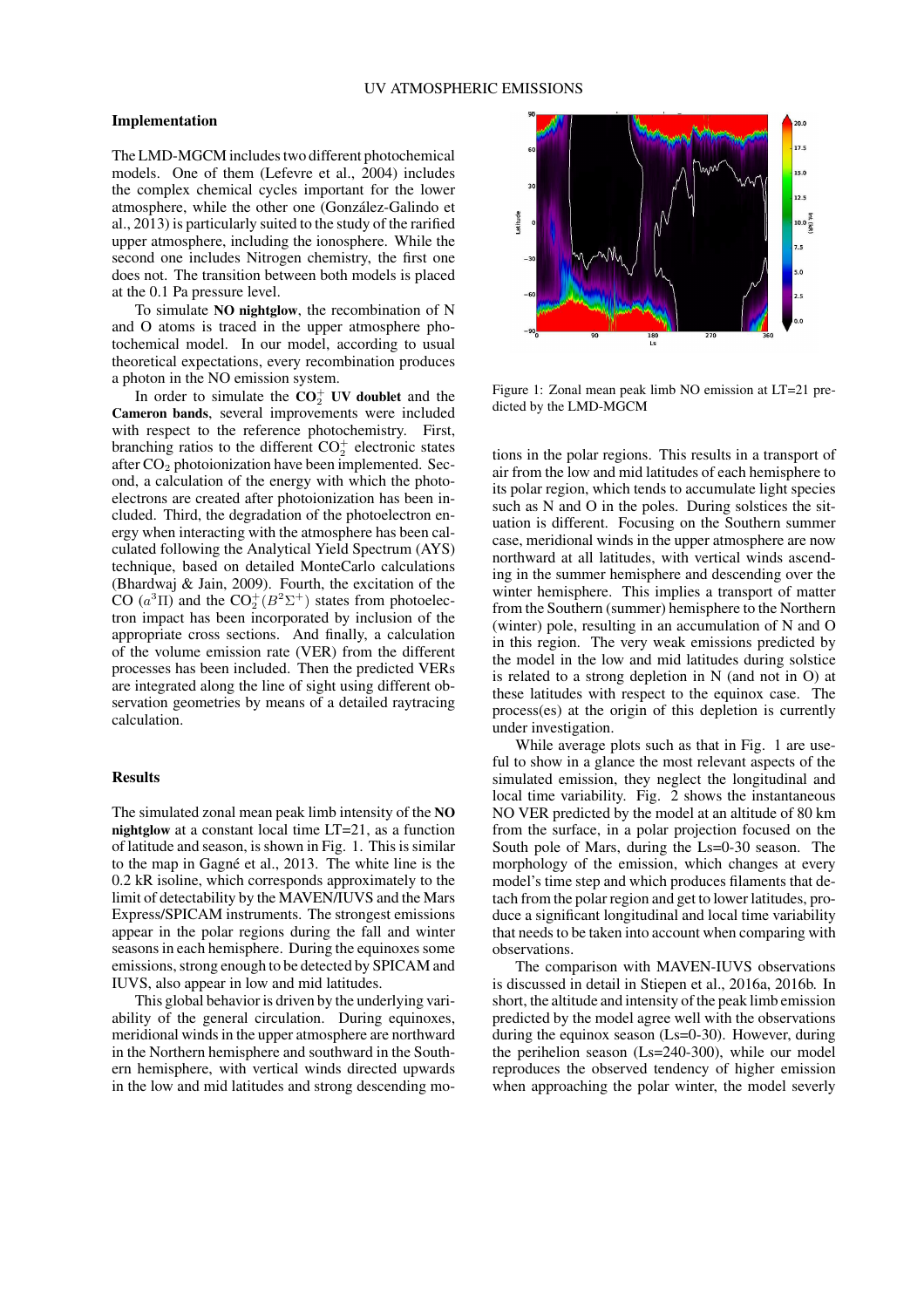## UV ATMOSPHERIC EMISSIONS



600 800 1000 1200 1400 1600 1800 2000

200 400



Figure 2: GCM simulation of the NO volume emission rate at an altitude of 80 km at Ls=0, around the South pole of Mars

underestimates by more than an order of magnitude the peak intensity and tends to overestimate the peak altitude in more than 10 km. Part of the differences in the peak altitude could be explained by out approximation of computing the thermospheric emission only above the 0.1 Pa level, as explained above. Moving the transition between both photochemical models in the LMD-MGCM to the 10 Pa level improves the comparison of the peak altitudes, but does not have a significant effect over the peak intensities.

Different possibilities have been explored to explain this underestimation of the emission in the mid latitudes of the northern (winter) hemisphere. One possibility is a model's underestimation of the production of N and O atoms. The model does not yet include the photoelectron impact dissociation, an important N source in the atmosphere of Venus (Gérard et al., 1988). However, the good agreement obtained in the equinox case suggests that there are not important production mechanisms lacking in the model. Another possibility is that the model is producing a too strong meridional transport, resulting in an excessive depletion of light species at low-mid latitudes and accumulation in the polar regions. Unfortunately, the observations at this season only cover a limited latitudinal range, preventing to confirm or dismiss this hypothesis. Finally, it is possible that the N chemistry is not well represented in the pho-

Figure 3: Volume emission rate of the CO Cameron bands (upper panel) and the  $CO<sub>2</sub><sup>+</sup>$  UV doublet, for conditions similar to those in Shematovich et al., 2008

tochemical model, producing the strong depletion of atomic nitrogen in the low and mid latitudes described above. We are currently exploring these possibilities.

MAVEN-IUVS has found a longitudinal variability of the NO emission during the northen winter season (Stiepen et al., 2016a, 2016b), with enhanced emission in a well-defined longitudinal range. Despite the differences in peak altitude and intensity with respect to the observations, the model predicts also enhanced intensity at the same longitudinal range. Which process can be producing this variability? A preliminary analysis of the predicted longitudinal and local time variability at this season shows disturbances moving with local time, which rules out the possibility of planetary standing waves. This preliminary analysis suggests a period of about 2 sols, which favors planetary travelling waves instead of non-migrating tides. A more detailed analysis, including a Fourier decomposition of the simulated variability, is needed for a more precise identification of the waves originating the predicted variability.

Regarding the CO Cameron bands and the the  $CO_2^+$ UV doublet, the global model is currently being tested and preliminary results will be discussed. Fig. 3 shows the vertical variability of the VER of both atmospheric emissions, and the contribution of the different processes populating the excited levels. The  $CO<sub>2</sub><sup>+</sup>$  UV doublet is